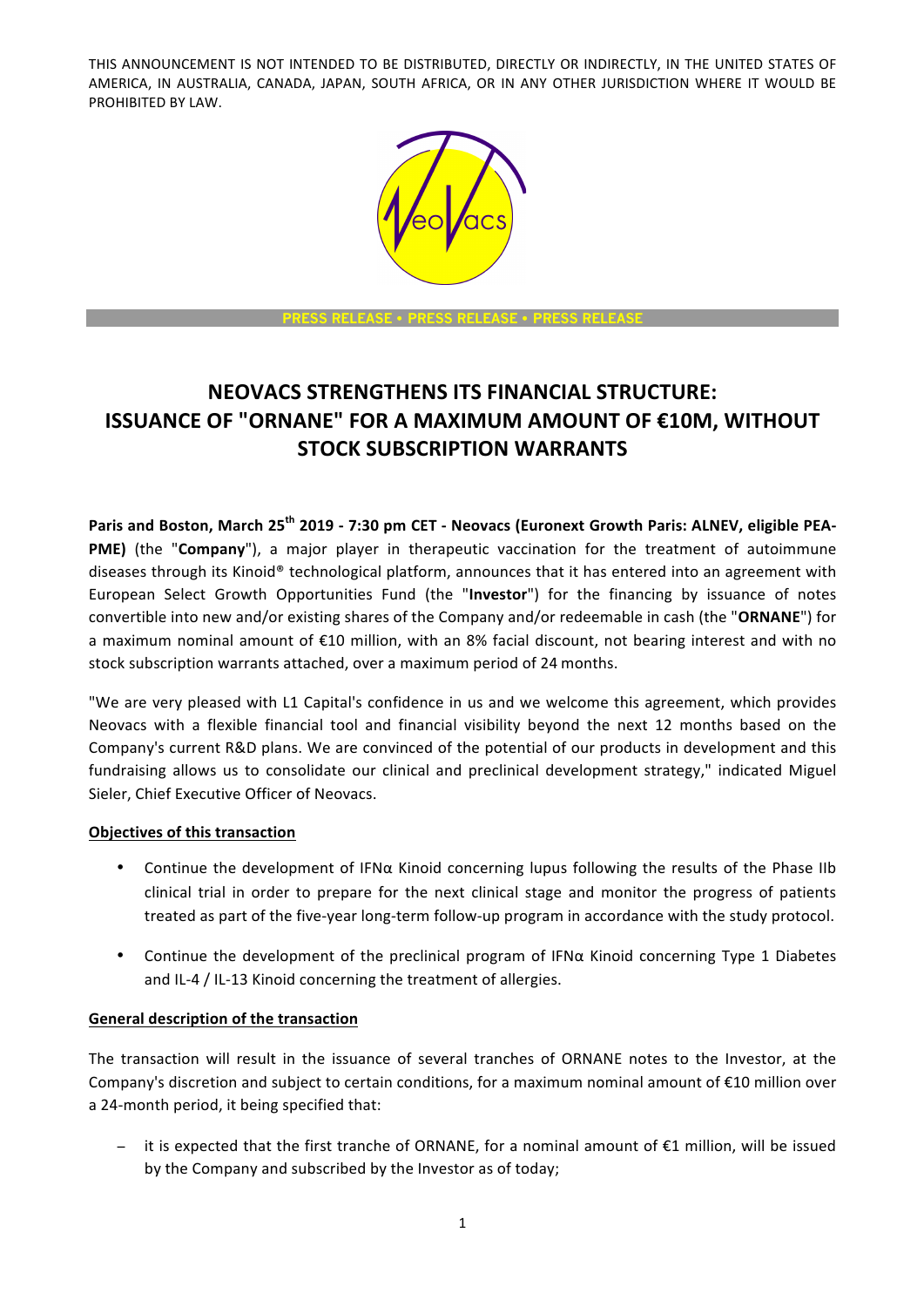− unless otherwise agreed by the Company and the Investor, the ORNANE tranches will be for a nominal amount of  $E1$  million, it being specified that the nominal amount of the second ORNANE tranche may be up to  $E3$  million at the Company's discretion.

The issuance of the ORNANE tranches subsequent to the second tranche is subject to the approval of the extraordinary general meeting of Neovacs to be held no later than June 15<sup>th</sup> 2019.

The Investor will have the option to draw, at its sole discretion and subject to certain conditions, up to 4 tranches of ORNANE.

On an indicative basis, the participation of a shareholder holding 1% of the Company's share capital prior to any capital increase resulting from the issue of new shares upon conversion of the ORNANE will amount to 0.74% in the event that all the ORNANE that may be issued under the financing programme are redeemed exclusively in new shares<sup>1</sup>. However, the ORNANE may, at the option of Neovacs, result in the allocation of an amount in cash or existing shares and thus have no dilutive impact on Neovacs' shareholders.

The characteristics of the ORNANE and the detailed terms of the transaction are presented hereafter in the appendix. It is reminded that no stock subscription warrants are attached to the ORNANE.

In consideration for the Investor's commitment to subscribe for each tranche of ORNANE issued by the Company, the Company will pay the Investor a commitment fee equal to 3% of the nominal amount of each tranche of ORNANE subscribed. The commitment fee will be paid upon the drawing of each tranche of ORNANE, at the Investor's discretion, either by issuing ORNANE or in cash as a deduction from the subscription price of the ORNANE.

| March 22 <sup>nd</sup> 2019         | Signature of the financing contract with the<br>Investor                                                                                                                                                       |
|-------------------------------------|----------------------------------------------------------------------------------------------------------------------------------------------------------------------------------------------------------------|
| March 25 <sup>th</sup> 2019         | Issuance by the Company of the first tranche of<br>ORNANF                                                                                                                                                      |
|                                     | Subscription of the first tranche of ORNANE by the<br>Investor                                                                                                                                                 |
|                                     | Publication of the press release                                                                                                                                                                               |
| Prior to June 15 <sup>th</sup> 2019 | Annual ordinary and extraordinary general<br>meeting of the Company's shareholders approving,<br>in particular, the resolution allowing the issuance<br>of the ORNANE tranches following the second<br>tranche |

### **Indicative timetable for the transaction**

<u> 1989 - Jan Samuel Barbara, margaret e</u>

<sup>&</sup>lt;sup>1</sup> Dilution calculated on the assumption of a conversion price of €0.2456 (based on an exchange rate of €0.2670). This dilution does not prejudge either the final number of shares to be issued upon conversion of the ORNANE or the conversion price, which will be determined on the basis of the stock market price, in accordance with the terms described in this press release.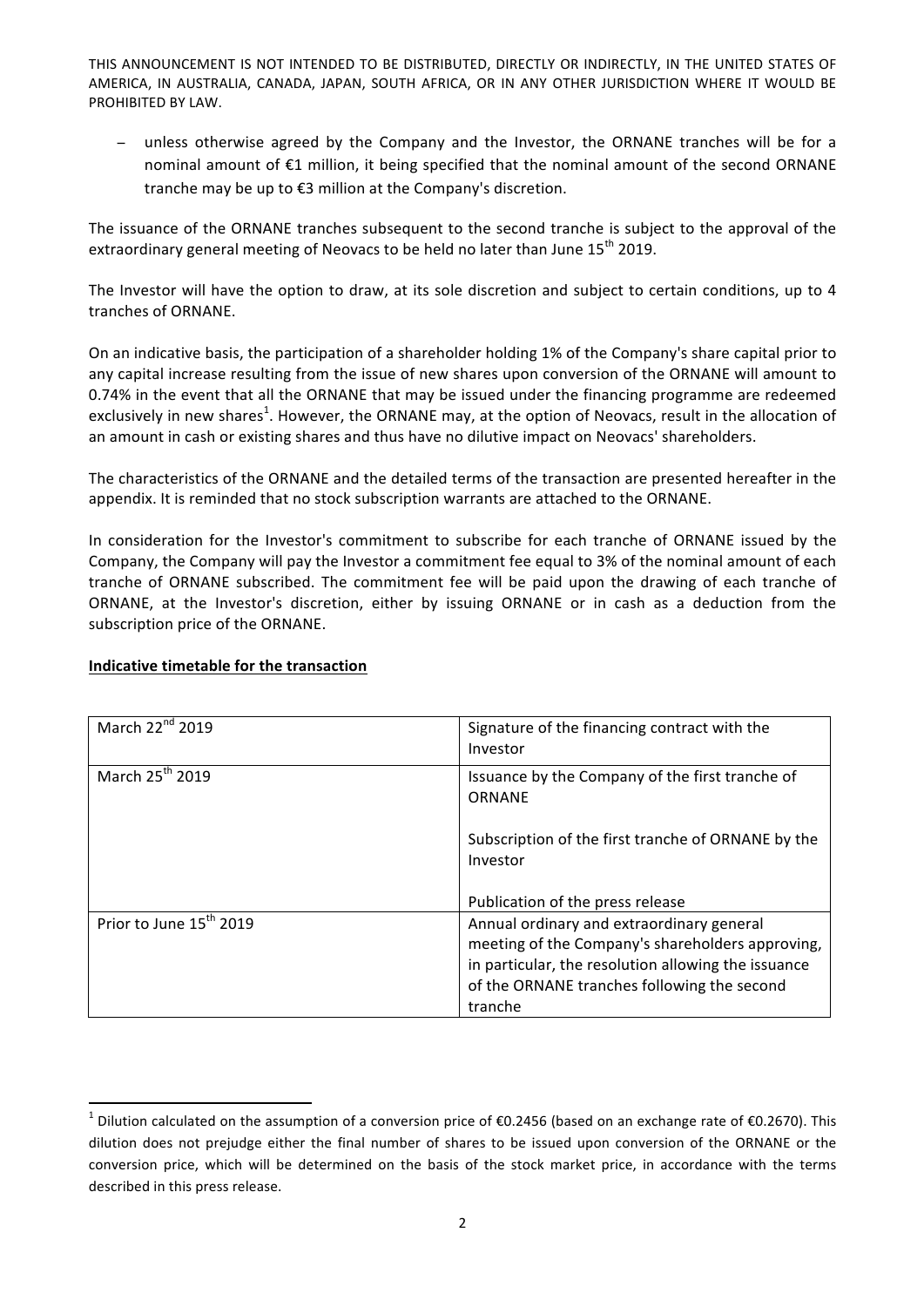#### **About Neovacs**

Listed on Euronext Growth Paris (FR0004032746) since 2010, Neovacs has become a major player in therapeutic vaccines targeting the treatment of autoimmune and inflammatory diseases and certain types of cancers. Thanks to its innovative technology inducing a polyclonal immune response, potentially protected until 2032 by 4 families of patents, Neovacs is focusing its clinical development efforts on IFNa Kinoid for the treatment of lupus and dermatomyositis. Neovacs also carries out preclinical work on other therapeutic vaccines for the treatment of autoimmune diseases, cancers, allergies and Type 1 Diabetes. The ambition of this "Kinoid approach" is to enable patients to better support a life-long treatment that would be more effective, well tolerated and very flexible in its administration. Neovacs is eligible for the PEA-PME. For more information: http://neovacs.fr/

#### **Contacts**

**NEOVACS – Corporate Communication & Investor Relations Charlène Masson** +33 (0) 53 10 93 14 cmasson@neovacs.com

**NEWCAP – Press relations Annie-Florence Loyer** +33 1 44 71 00 12 / +33 6 88 20 35 59 afloyer@newcap.fr **Léa Jacquin** +33 1 44 7 20 41 / +33 6 58 14 84 66 ljacquin@newcap.fr

**ORPHEON FINANCE – Financial Communication and Investor Relationship James Palmer**  +33 7 60 92 77 74 j.palmer@orpheonfinance.com

**Verdier & Co. Corporate Advisory - Financial Consulting Jean-Philippe Verdier** +44 (0) 20 7129 1443 jpverdier@verdierandco.com

This press release is for information purposes only. It does not and may not in any way be considered as an offer of shares by Neovacs to the public, nor as a solicitation of the public relating to an offer of any kind whatsoever in any *country, including France.*

*In France, the offer of securities referred to here is made exclusively in the context of a placement, in accordance with* Article L. 225-138 of the French Commercial Code. This offer does not constitute an offer to the public in France and no prospectus approved by the Autorité des marchés financiers will be published.

The securities referred to herein have not been and will not be registered under the U.S. Securities Act of 1933, as amended (the "U.S. Securities Act"), and the securities may not be offered or sold in the United States unless such securities are registered under the U.S. Securities Act or an exemption from the registration requirement of the U.S. Securities Act is applicable. The Company and its subsidiaries have not registered, and do not intend to register, the securities referred to herein in the United States, and do not intend to conduct a public offering of securities in the *United-States.*

With regard to the Member States of the European Economic Area which have transposed Directive 2003/71/EC of the *European Parliament and of the Council of 4 November 2003, as amended, in particular by Directive 2010/73/EU of the*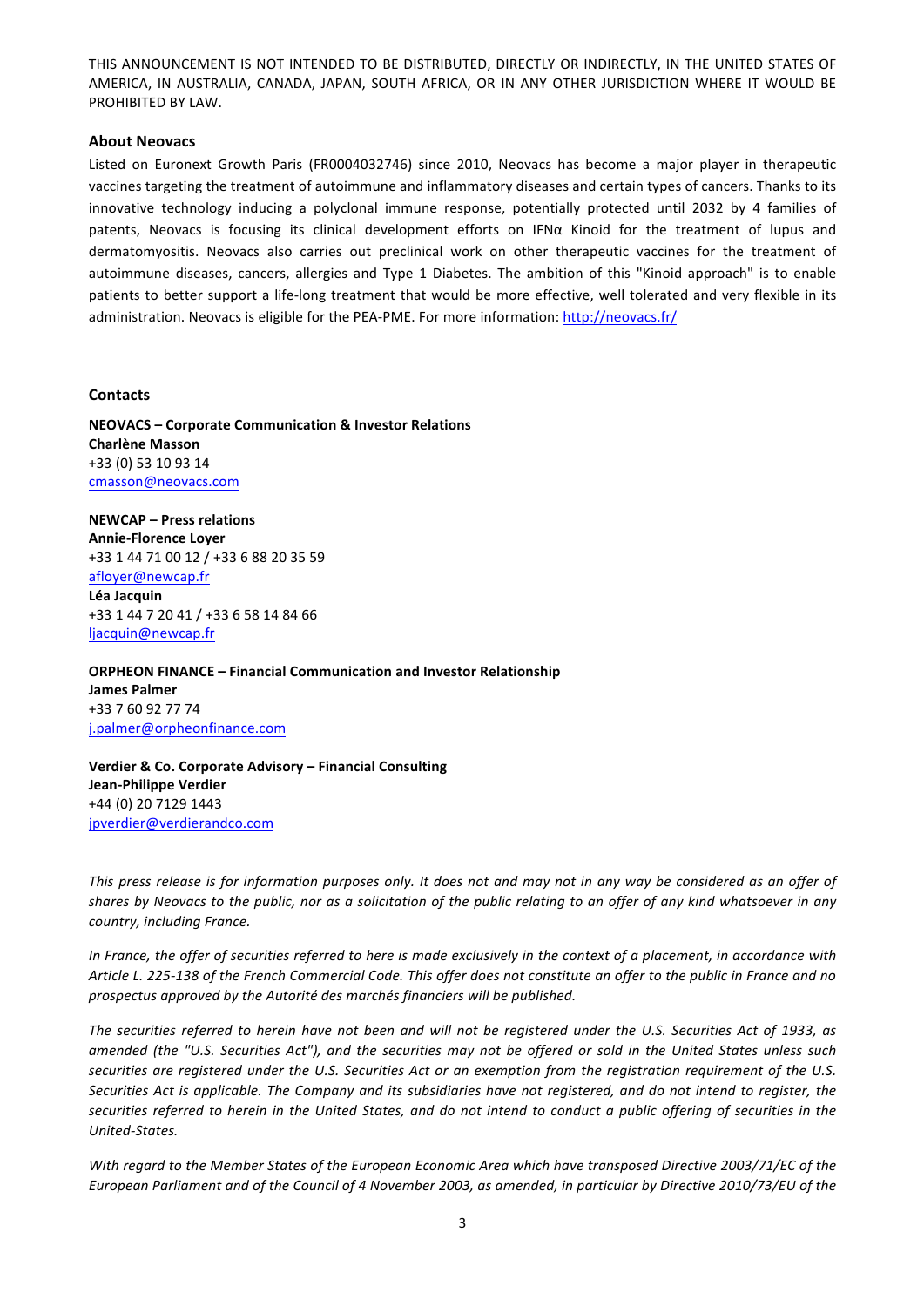*European Parliament and of the Council of 24 November 2010 (the "Prospectus Directive"), no action has been or will be* taken to allow an offer to the public of the securities covered by this press release requiring the publication of a *prospectus in either Member State.*

The distribution of this press release may, in some countries, be subject to specific regulations. Persons in possession of this press release should inform themselves of and comply with any local restrictions.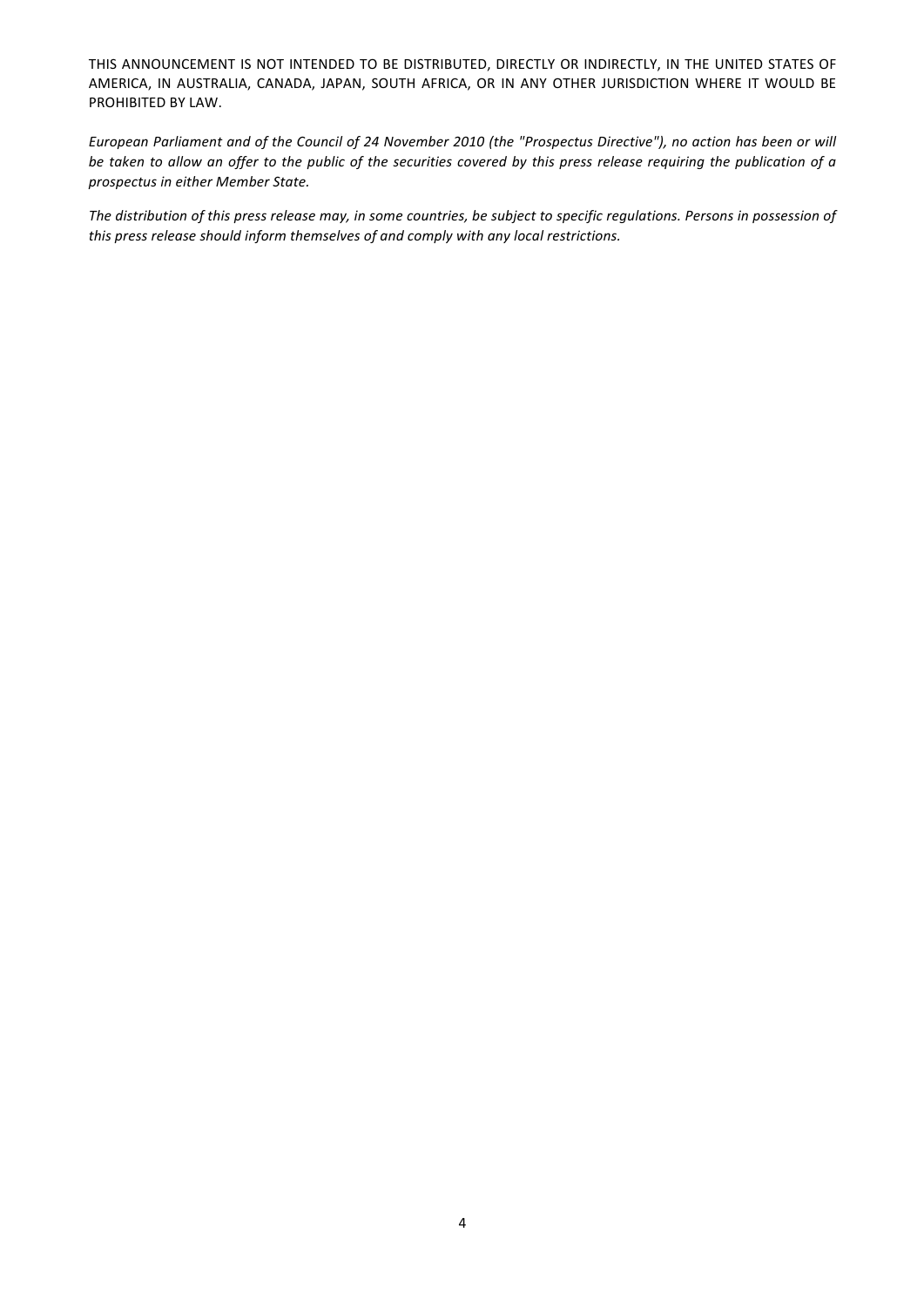## **Appendix**

## **Characteristics and terms of the transaction**

### Legal framework of the transaction

Pursuant to its  $6<sup>th</sup>$  resolution, the extraordinary general meeting of March 12, 2018 granted the Board of Directors, with the option to subdelegate, a delegation of competence to decide to issue, on the French and/or international market, with cancellation of the shareholders' preferential subscription right, ordinary shares of the Company and/or debt securities and/or any other securities giving access, immediately or in the future, at any time or on a fixed date, to the Company's share capital, to a category of beneficiaries.

At its meeting of March 22, 2019, the Board of Directors (i) used this delegation, (ii) approved the principle of an issuance of ORNANE representing a bond issuance with a maximum nominal amount of  $E10$  million over a period of 24 months from the date of signature of the financing agreement, and (iii) delegated to the Chief Executive Officer (*Directeur Général*) all powers to issue the first tranche of ORNANE and draw down the second tranche, in accordance with the terms and conditions of the financing agreement (the "Agreement"). The Chief Executive Officer signed the Agreement on March 22, 2019 and it is expected that the first tranche of ORNANE will be issued by the Company and subscribed to by the Investor today.

The issuance of the ORNANE tranches subsequent to the second ORNANE tranche is subject to the approval of the Neovacs Extraordinary General Meeting to be held no later than June 15<sup>th</sup>, 2019.

- − Main characteristics of ORNANE<sup>2</sup>
- Subject to certain conditions<sup>3</sup>, the ORNANE will be issued in several tranches.
- The ORNANE will have a unit nominal value of  $£10,000$ , a maturity of 12 months from their issuance and will be subscribed at par value, and therefore without any facial discount. They will not bear interest.
- The ORNANE will be nomminatively registered in the share registers held by CACEIS Corporate Trust and will be transferable without the Company's prior consent (i) to the Investor's affiliates and, under certain conditions, (ii) to third parties. They will not be the subject of an application for admission to trading on the Euronext Growth Paris market.
- The ORNANE shall grant their holders the right, upon conversion, at the Company's discretion, to obtain (i) the allocation of new and/or existing shares, and/or (ii) the allocation of an amount in cash up to all or part of the amount referred to in the conversion notice.
	- o Payment in shares:

 $N = Vn / P$ 

With:

<sup>&</sup>lt;u> 1989 - Jan Samuel Barbara, margaret e</u>  $^2$  The detailed characteristics of the ORNANE are available on the Company's website.

 $3$  The conditions include in particular the absence of any material adverse change, conditions relating to the liquidity of the Neovacs share and the market price of the Neovacs share, conditions relating to the volumes of Neovacs shares that may be held by the Investor and the Neovacs issue authorizations in force.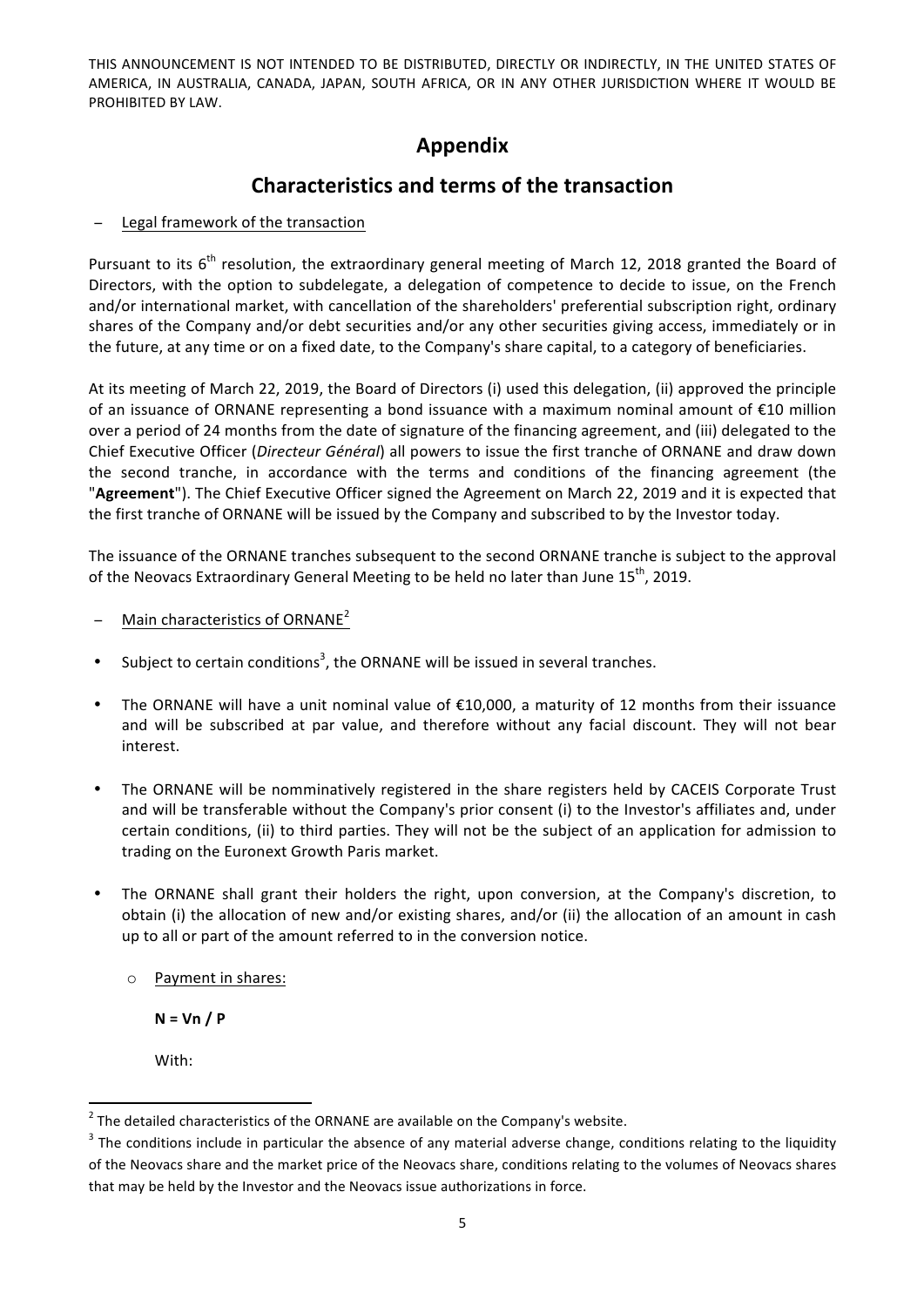"N": corresponding to the number of ordinary shares of the Company to be to be remitted to the Investor;

"Vn": corresponding to the nominal value of the converted ORNANE;

"P": corresponding to 92% of the lowest volume-weighted average price of the Company's shares over the 10 trading days immediately preceding the date of receipt of a conversion notice by the Company and during which the Investor has not sold any Company's shares on the market.

 $\circ$  Payment in cash:

 $C = (Vn / P)*M$ 

With:

"C": corresponding to the amount in cash to be paid.

"Vn": corresponding to the nominal value of the converted ORNANE;

"P": corresponding to 92% of the lowest volume-weighted average price of the Company's shares over the 10 trading days immediately preceding the date of receipt of a conversion notice by the Company and during which the Investor has not sold any Company shares on the market;

"M": corresponding to the volume-weighted average price of the Company's shares on the date of receipt of a conversion notice by the Company.

- The matured ORNANE must be redeemed by the Company to the Investor in cash.
- In case of occurrence of an event of default<sup>4</sup>, the Company must redeem the nominal amount of the outstanding ORNANE as well as a premium.
- New shares resulting from the conversion of the ORNANE

The new shares issued upon conversion of the ORNANE will carry current dividend rights. They will have the same rights as those attached to the Company's existing ordinary shares and will be listed on Euronext Growth Paris on the same listing line (ISIN FR0004032746).

A table monitoring the conversion of the ORNANE issued as part of the transaction will be updated on the Company's website.

− Risks factors

<u> 1989 - Jan Samuel Barbara, margaret e</u>

The Company draws the public's attention to the risk factors relating to the Company and its business as detailed in section 1.4 of its latest annual report made public on April 27, 2018 and in section 6 of its semiannual report made public on October 30, 2018, available free of charge on the Company's website.

 $^4$  Events of default include the delisting of the Neovacs share or the announcement of a takeover of Neovacs.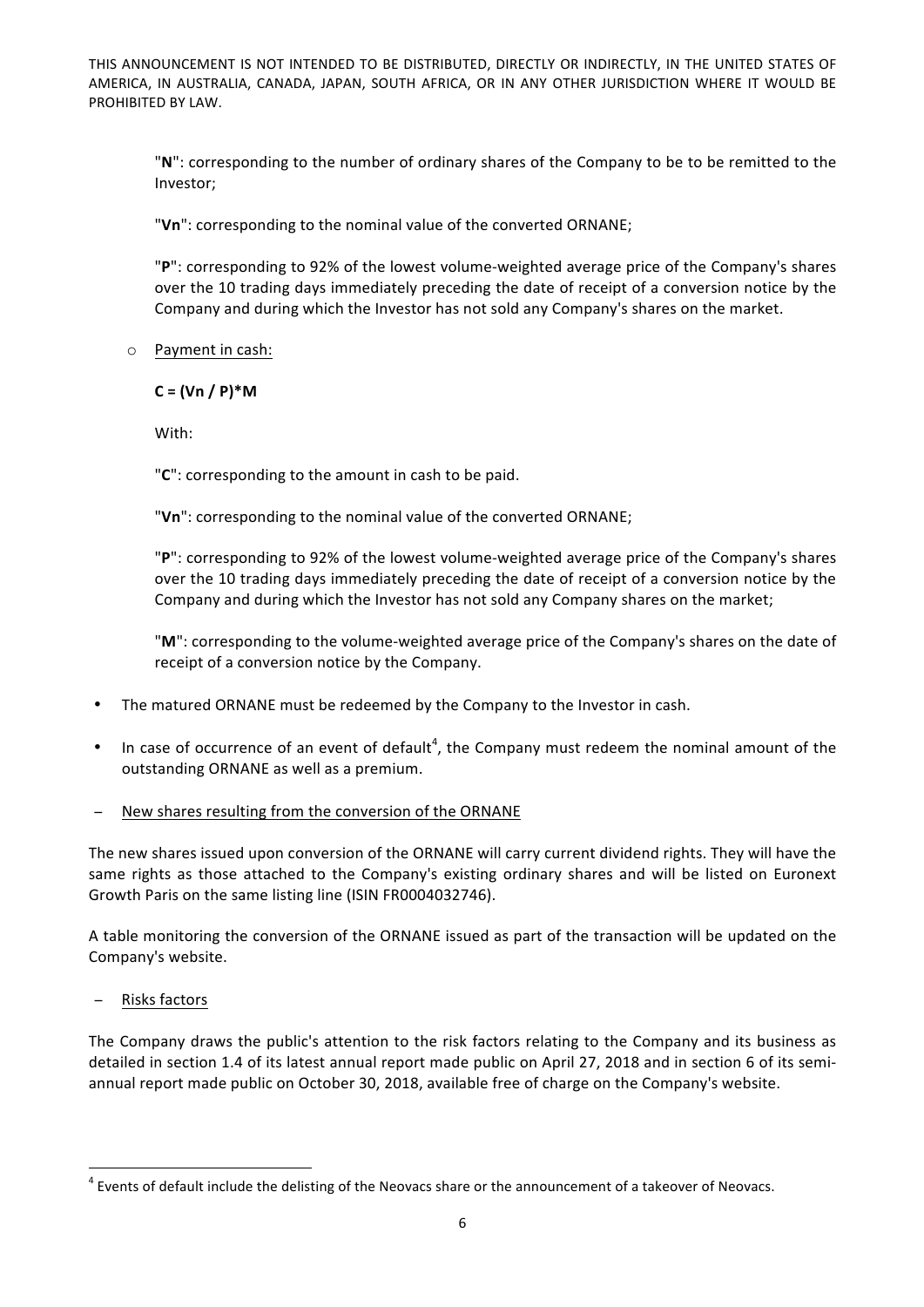#### − Theoretical impact of the issuance of ORNANE

<u> 1989 - Jan Samuel Barbara, margaret e</u>

As an indication, in the event of the remittance of new shares and in the event that all the ORNANE likely to be issued under the financing programme are redeemed exclusively in new shares, the impact of the issuance of the ORNANE would be as follows<sup>5</sup>:

• on the participation of a shareholder currently holding 1% of the Company's share capital (based on the number of shares comprising the Company's share capital as at the date of this press release, i.e. 118,149,861 shares):

|                                                                                                                | Shareholder participation (in %) |                                                                                   |
|----------------------------------------------------------------------------------------------------------------|----------------------------------|-----------------------------------------------------------------------------------|
|                                                                                                                | <b>Undiluted basis</b>           | Diluted basis (after exercise of all<br>dilutive instruments existing to<br>date) |
| Before issuance                                                                                                | 1.00%                            | 0.89%                                                                             |
| After issuance of the new<br>Neovacs shares resulting from<br>the conversion of the first<br>tranche of ORNANE | 0.97%                            | 0.86%                                                                             |
| After issuance of the new<br>Neovacs shares resulting from<br>the conversion of all the<br>tranches of ORNANE  | 0.74%                            | 0.67%                                                                             |

 $^5$  Dilution and share of shareholders' equity calculated on the assumption of a conversion price of €0.2456 (based on a share price of  $E(0.2670)$ . This dilution does not prejudge the final number of shares to be issued or their issue price, which will be determined on the basis of the stock market price, in accordance with the terms and conditions described in this press release.